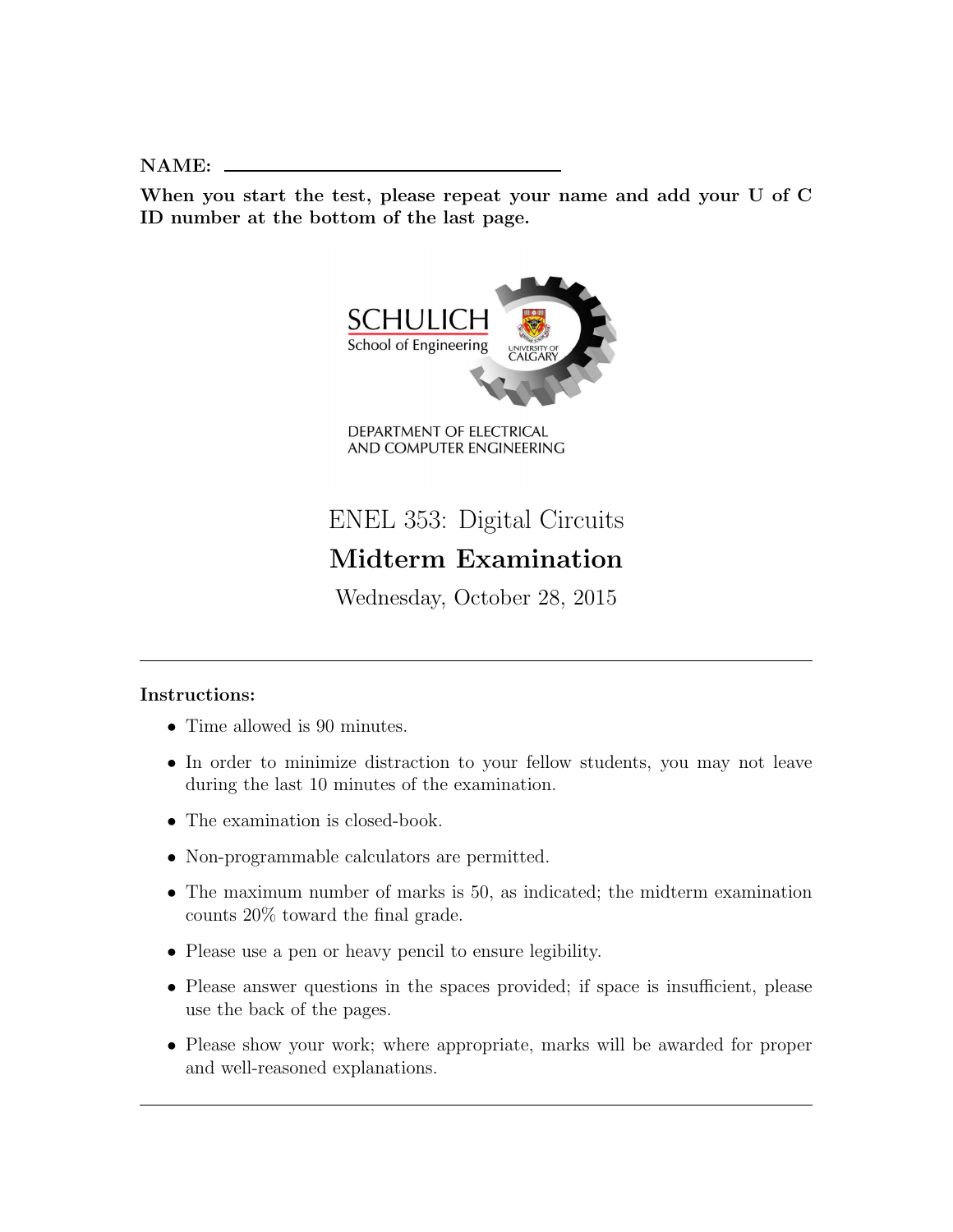- 1. [11 marks total.]
	- (a)  $[2 \text{ marks.}]$  Use repeated division to convert  $230_{10}$  to octal representation.
	- (b)  $[1 \text{ mark.}]$  What is the value of  $19D_{16}$  in base ten?
	- (c) [3 marks.] Consider the bit pattern 100011.

In a 6-bit sign/magnitude system, what number does the bit pattern represent? In a 6-bit two's complement system, what number does the bit pattern represent?

- (d) [2 marks.] What is the six-bit sum generated by a six-bit adder when the inputs are 110100 and 100111, and what is the carry out of the most significant bit?
- (e)  $\lceil 1 \text{ mark.} \rceil$  If all the six-bit numbers in part (d) are interpreted as two'scomplement, was there overflow in the addition? Give a reason for your answer.
- (f) [2 marks.] Half of the conversions from 3-bit unsigned binary to 3-bit Gray code are given below. Fill in the the table to the right with other half of the conversions.

| unsigned binary | Gray code |
|-----------------|-----------|
| 000             | 000       |
| 001             | 001       |
| 010             | 011       |
| 011             | 010       |

| unsigned binary   Gray code |  |
|-----------------------------|--|
| 100                         |  |
| 101                         |  |
| 110                         |  |
| 111                         |  |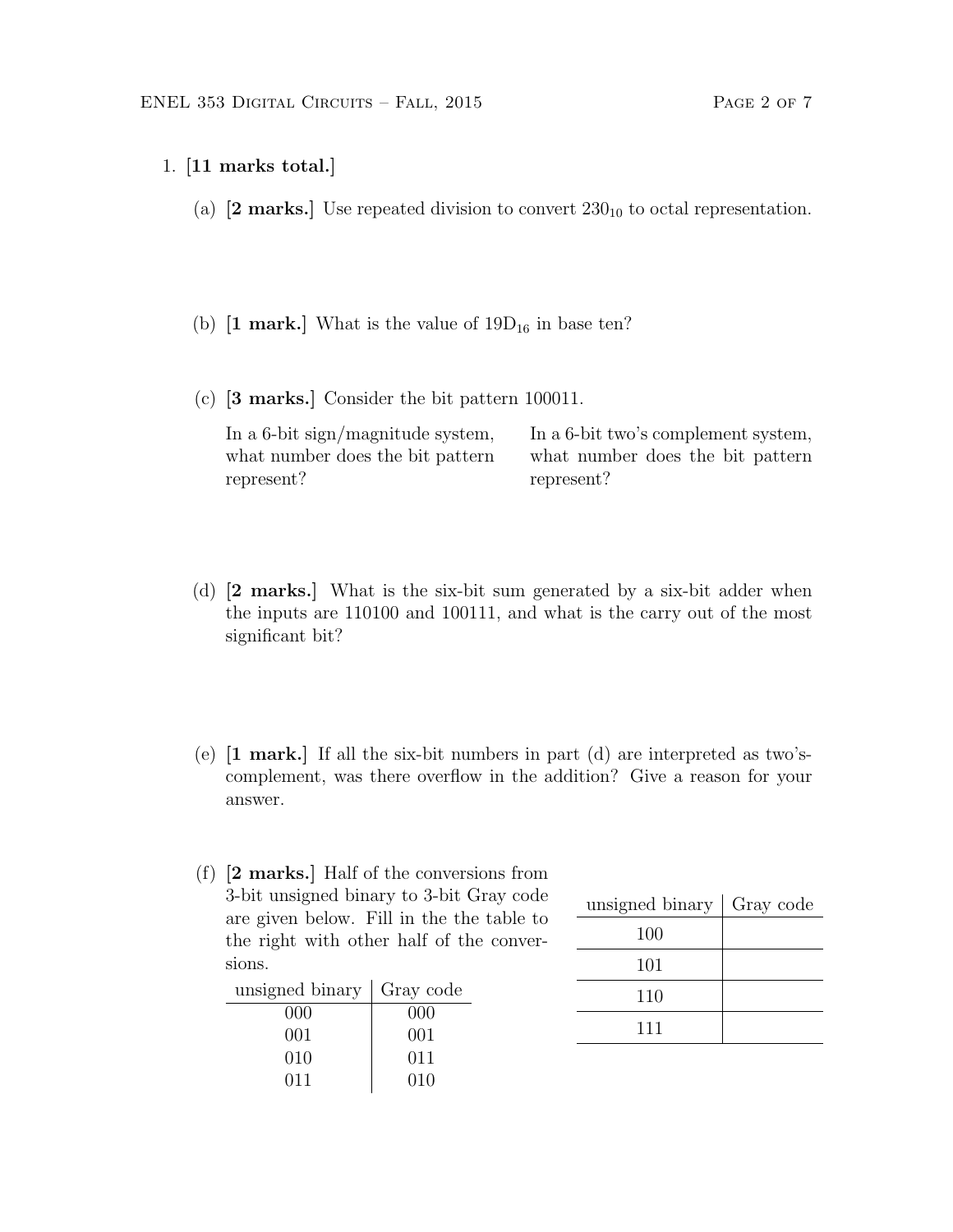2. [6 marks.] Consider the circuit below.



Let  $G = \overline{B} \overline{C} + B C$ . By algebraic manipulation, prove or disprove that  $Y = G$ . (Do not use a truth table or a K-map.)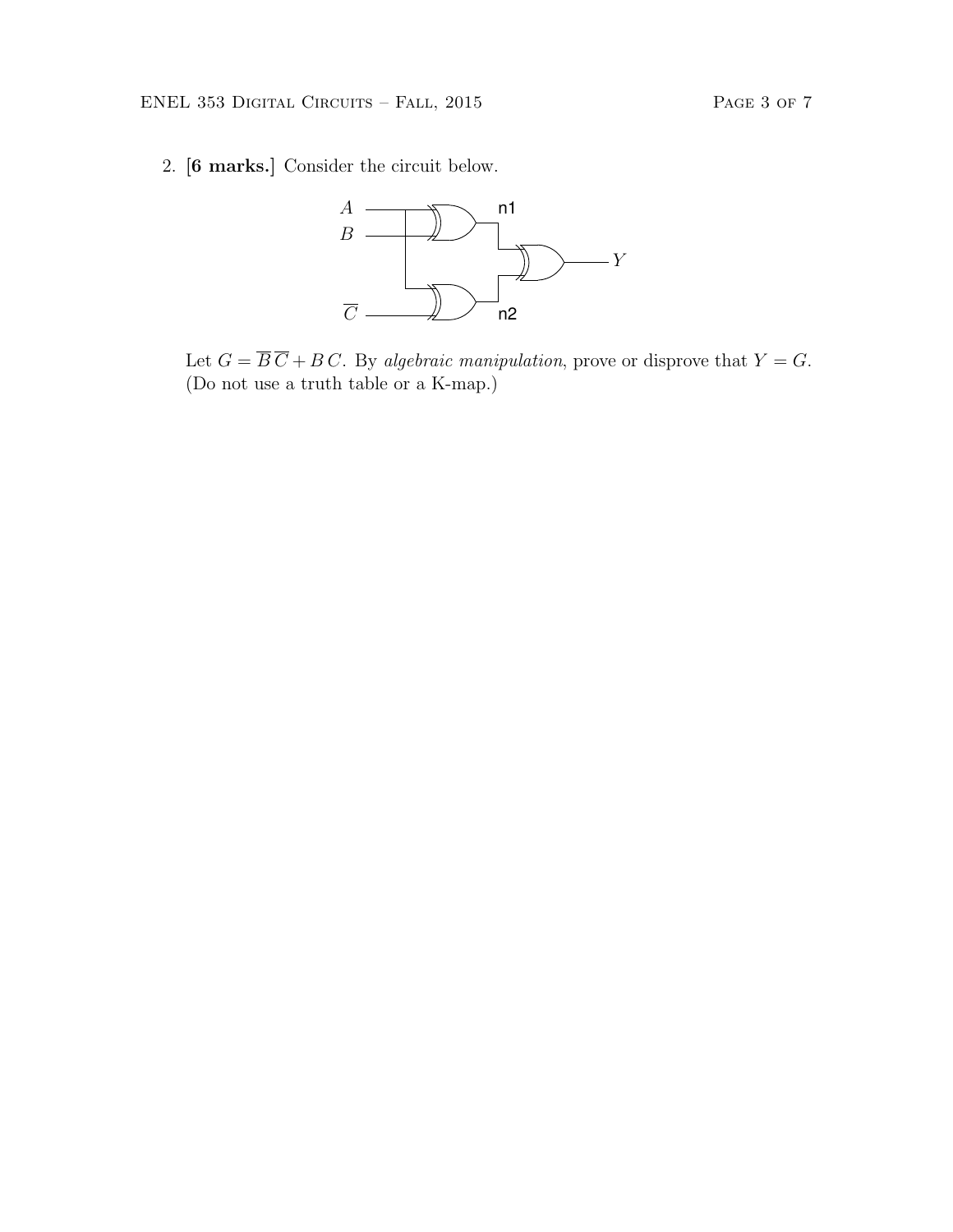## 3. [8 marks total.]

(a) [2 marks.] Contention (or "fighting") is sometimes possible when two gate outputs are wired together. In the circuit below, nodes  $n2$ ,  $n3$ , and Y are each wired to the outputs of two different gates. Explain why contention is impossible in this particular circuit.



(b)  $[3 \text{ marks.}]$  Find an SOP expression for Y in the circuit of part  $(a)$ , in terms of inputs  $A, B, C, D, E, S_2, S_1$ , and  $S_0$ .

(c) [3 marks.] Use bubble-pushing and/or algebra to find an SOP expression for  $Y$  in the circuit below. If you use bubble-pushing, draw an equivalent circuit beside the given circuit.

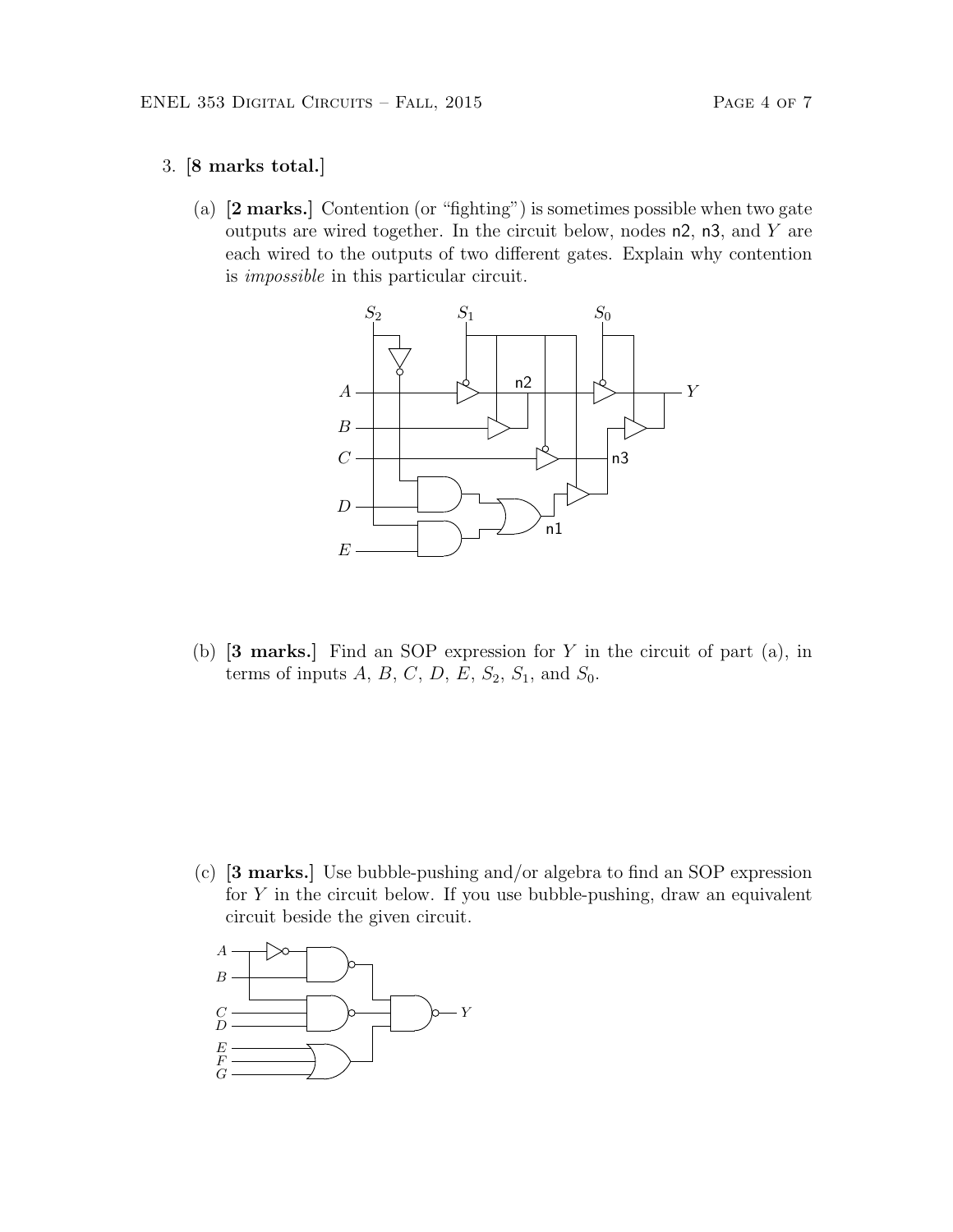## 4. [11 marks total.]

(a)  $[8 \text{ marks.}]$  Consider the function Y given in the truth table below. Use the blank K-maps to derive all minimum SOP and POS expressions for Y . Indicate all essential prime implicants for Y or  $\overline{Y}$  in your maps. You may add more maps if you need them.



(b) [3 marks.] Sketch a two-level NOR-NOR circuit for a minimal POS expression from part (a). Assume that  $A, B, C$  and  $D$  are available in true and complementary forms. There is no restriction on the number of inputs on each NOR gate.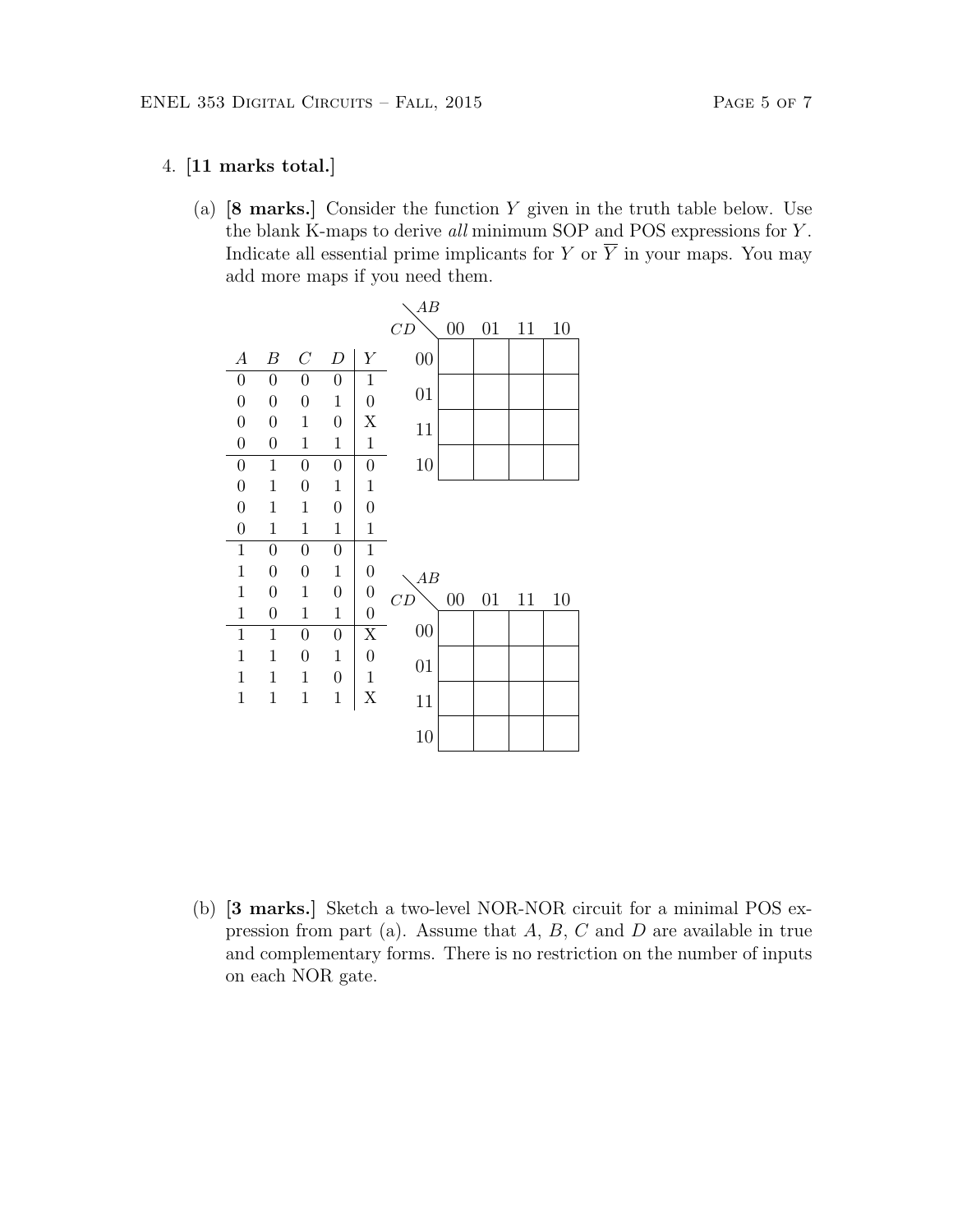- 5. [9 marks total.]
	- (a) [3 marks.] Find a canonical SOP expression for  $F(A, B, C)$ . Show carefully how you obtained your expression.



(b) [3 marks.] Below on the left is a symbol for a 2:4 decoder with an enable input. Show how such a circuit could be implemented by adding only wires and AND gates to the schematic below on the right.



(c) [3 marks.] Use the data in the table to find the overall  $t_{\text{pd}}$  and overall  $t_{\text{cd}}$ for the given circuit.